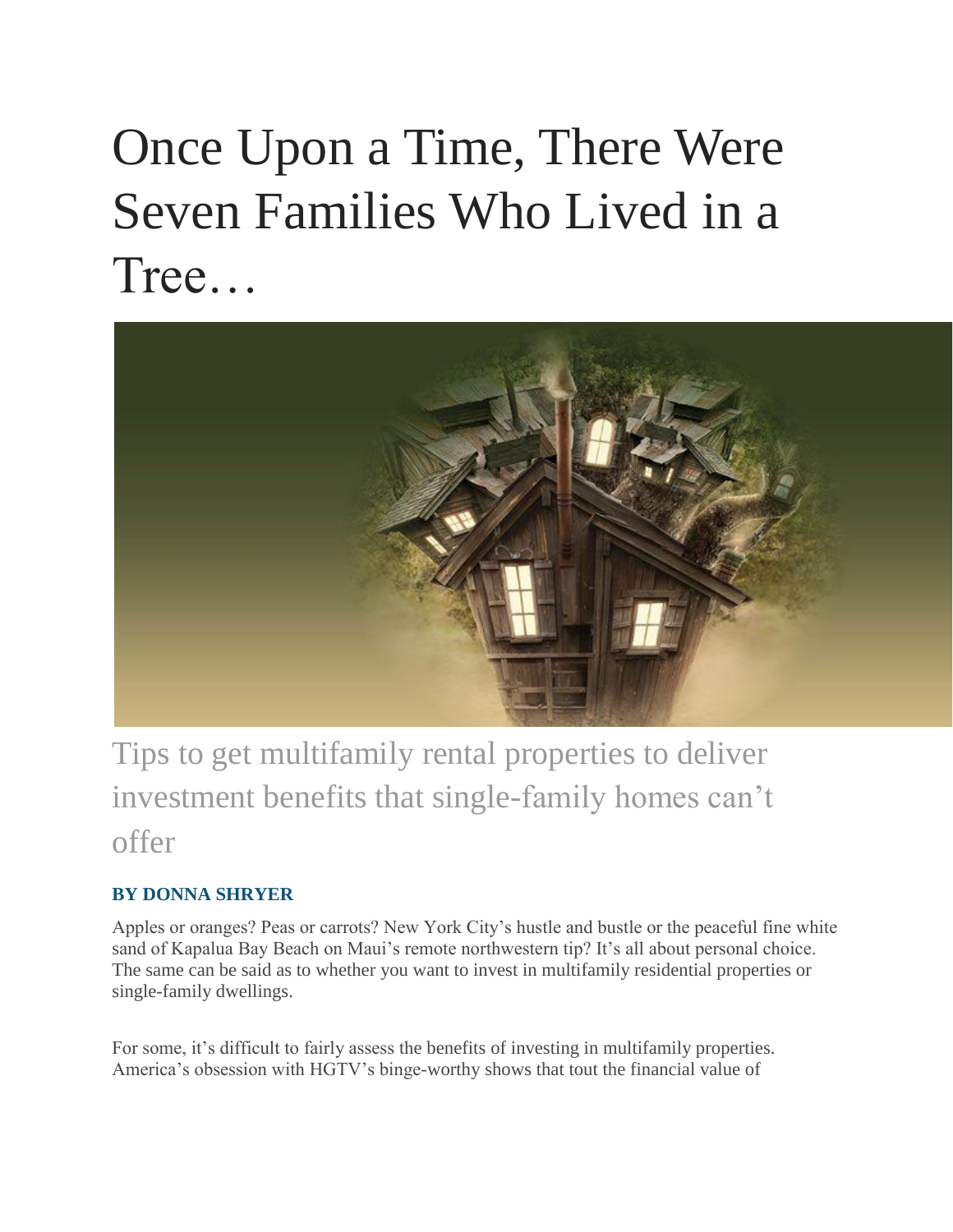rehabbing, renting or flipping single-family homes has pushed multifamily properties into the shadows.

The obvious benefit of a multifamily versus single-family property investment is simple: more units equals increased opportunities for cash flow. However, with financial advantages come risks, including increased responsibilities, liabilities and need for capital reserves.

You can neutralize these risks if you understand the big picture, perform due diligence and prepare for challenges, says Clark Niblock, CRS, broker/owner of San Antonio-based Niblock Co. Inc. Realtors. "If you go into multifamily investment properties with your eyes wide open, it can be very lucrative—but it's not easy money," he says. "If you don't pay attention, it's going to be a bumpy ride." It's advice you can bank on, since Niblock owns and manages several multifamily properties in the San Antonio area.

Here are tips to successfully manage multifamily property investments, navigate the ins and outs, and turn potential risks into financial gains.

# **Study federal and state landlord/tenant laws.**

It's essential that you become familiar with the Fair Housing Act and the Fair Credit Reporting Act. These federal laws affect all landlords and property managers, regardless of whether you choose to invest in a single-family or multifamily property. There are also landlord-tenant laws specific to your state and city, which focus on discrimination, lease documents, disclosures, safety and maintenance, security deposit protocol, privacy, evictions and the list goes on. "If you don't know the law, you'll probably fail," emphasizes Chuck Wilson, CRS, owner/broker of Real Estate of South Bay, located in Los Angeles. Wilson takes his own pearls of wisdom to heart, as he's always on the lookout for wise property investments, and at this time has eight multifamily properties in his investment portfolio.

# **Document everything before a tenant moves in and out.**

Niblock snaps detailed photographs of a unit before and after renting. It's a "visual history" of the unit's condition. This is particularly handy when renting multiple units, Niblock says, since remembering every gouge in every wall or floor becomes increasingly difficult when managing multiple units.

And be sure to protect your investment by vetting tenants. The time involved to vet tenants increases exponentially with the number of units you rent, but it's time well spent says Neil Kugelman, CRS, REALTOR® with Philadelphia-based Elfant Wissahickon REALTORS®. "I run credit checks and make sure potential tenants have never been in landlord/tenant court," he says, which keeps him busy as he currently manages two duplexes and four single-family homes. Nancy Philbrick, CRS, REALTOR® with Berkshire Hathaway HomeServices Verani Realty in New Hampshire, checks credit reports, although rather than pulling standard credit reports, she asks potential tenants to share their own Credit Karma report. "The reports are easier to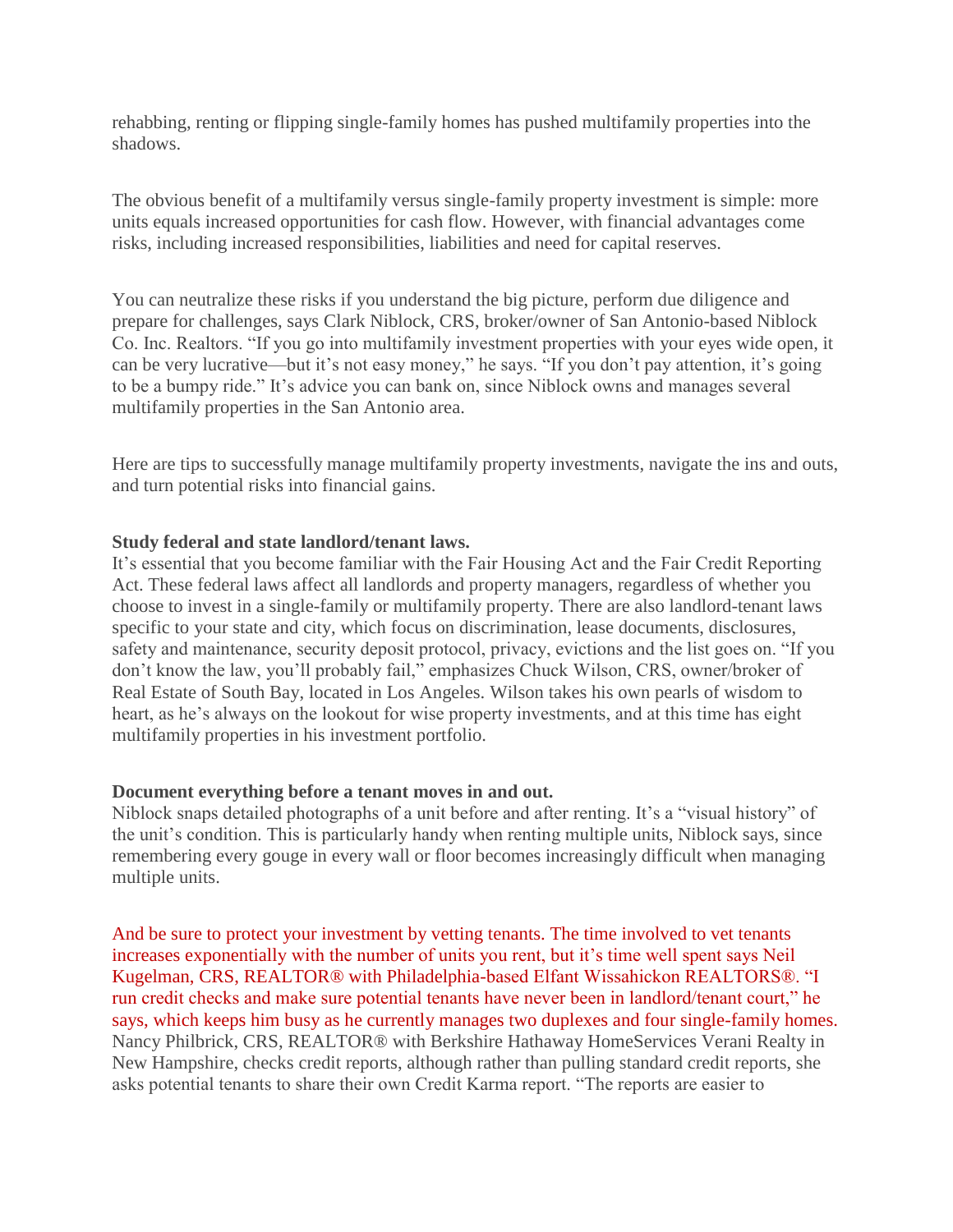understand and I'm not responsible for the reports," she says. That, she adds, saves time and hassle, since she's busy with her four condominiums and one duplex.

### **Living in one of the units yourself may qualify you for owner-occupied financing.**

If you invest in a multifamily building and live in one unit yourself, you may qualify for owneroccupied financing. Benefits may include more favorable financing terms, such as less money down and lower interest rates.

When the owner occupies their investment property, renters may even cover your mortgage. In 1989, Philbrick purchased her first investment property—a duplex. "I rented one unit to a family and lived in the other," she says. "After I collected rent, my monthly cost was \$34. So I was able to pay the mortgage, live in a nice unit, save money and purchase a second property within three years."

### **Closing the deal for a multifamily residential property requires less time.**

In a nutshell: a fourplex equals one mortgage and one closing. Four single-family homes equals four mortgages and four closings. The math says it all.

### **Multifamily properties rarely have a zero cash flow.**

Unlike a single-family home, issues with vacancies are reduced with a multifamily dwelling. Put simply, when a single-family property is vacant, there's no incoming cash flow. However, it's highly unlikely that every tenant will vacate a multifamily property at the same time. That gives you at least some income.

#### **Research rental property tax write-offs.**

Rental property owners are entitled to significant tax deductions, including property mortgage, insurance, maintenance repairs, travel expenses, legal and professional fees, as well as property taxes. This area is complex, so it's best to hire an experienced accountant.

#### **Rehabber and REALTOR® make for a tough balancing act**

When Kugelman invested in his first property—a duplex—he rehabbed both units, then moved into one unit while renting the other—and at the same time, he pursued a career as a REALTOR®. In fact, he did that a few times and then put down his hammer. "My real estate earnings suffered," he says. "Sometimes, while I was busy rehabbing, I had no income. So I learned the hard way that my time is better spent listing and selling property, and hiring skilled tradesmen to do the rehab work."

#### **Keep tenants happy so they want to stay.**

Every landlord's bane is turnover. Before welcoming a new tenant, the unit must be professionally cleaned and usually painted, and repairs of some sort often crowd the to-do list. Yes, that takes cash, but it also takes time. And if it takes 15 hours to prep one apartment for a new tenant, it takes 150 hours to prep 15 units. So the goal is to reduce tenant turnover. "Be as